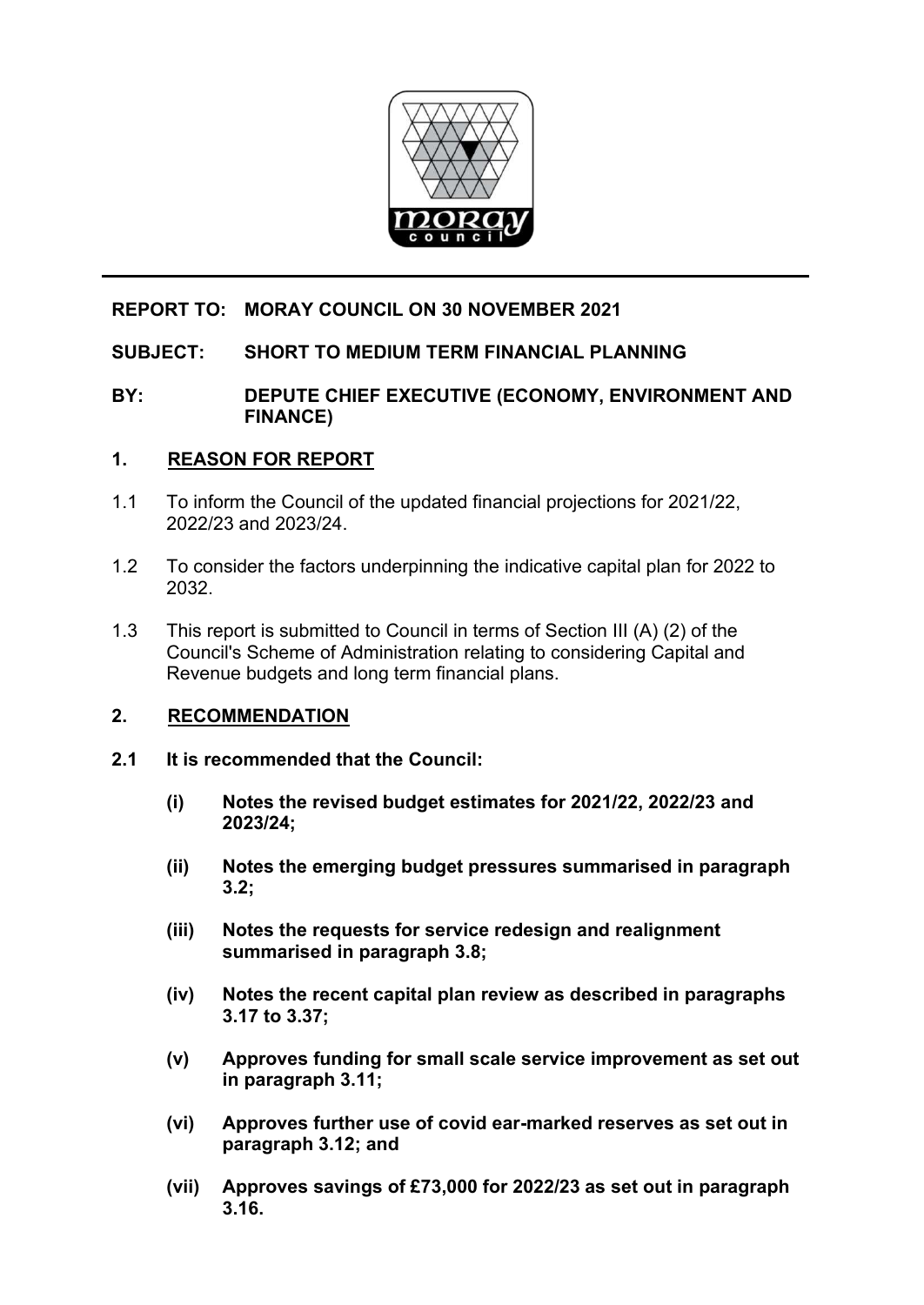# **3. BACKGROUND**

3.1 As approved by Council at its meeting on 20 September 2021 (paragraph x of the Minute refers), Heads of Service have been asked to identify budget pressures for their services and potential redesign proposals to build on the Improvement and Modernisation Programme (IMP) approach and look for opportunities to develop preventative work, demand management and other transformation of service with a view to generating efficiencies in the medium to long term. This is an initial scoping exercise and a further request for this will be made in December, to feed into the budget setting process.

# **Budget pressures**

- 3.2 The Council has always recognised budget pressures as part of its financial planning process. Budget pressures arise from a range of causes: changing legislative requirements, increased demand, contractual obligations, new government policies and priorities. The drivers for change for different services need to be recognised to assist onward planning and this should form part of the budget setting process where at all possible. Emerging budget pressures are being monitored. A firm estimate of the impact of increased energy prices has already been reported and an indicative estimate to cover other emerging budget pressures has been included in the updated overview at **APPENDIX 1.** Work to refine these will continue. .
- 3.3 As reported to the Economic Development and Infrastructure Services Committee on 19 October 2021 (paragraph x of the Minute refers) Scotland Excel has reported rising energy costs. The Council has been protected from these in 2020/21 due to the future purchase of energy under the Scotland Excel contracts but these increases are now featuring in costs going forward and increased costs of £411,000 in 2022/23 and a further £214,000 in 2023/24 are now expected on current rates of consumption. The school estate accounts for around 70% of the Council's energy consumption and under the current DSM scheme schools energy costs are fully funded, based on historical consumption. Other inflationary costs are starting to come through, and recent increases on the contractual prices for purchase of meat give rise to a budget pressure of £50,000. Inflation appears to be on an upward trajectory, with predictions of a peak in early 2022 and further pressure from contract inflation seems likely.
- 3.4 Scottish Government have committed to reducing teachers' class contact time by 1.5 hours per week. Scottish Negotiating Committee for Teaching Staff (SNCT) have approved a new career pathway for teachers, introducing a lead teacher post. Both these developments have implications for schools devolved budgets. Scottish Government have also issued revised guidelines for Devolved School Management (DSM) schemes, which should be implemented by April 2022. There will be on-going budget pressure arising from the reduction in class contact time and new career pathway but meantime there is a pressure related to creation of a project officer post to work on the wider issues.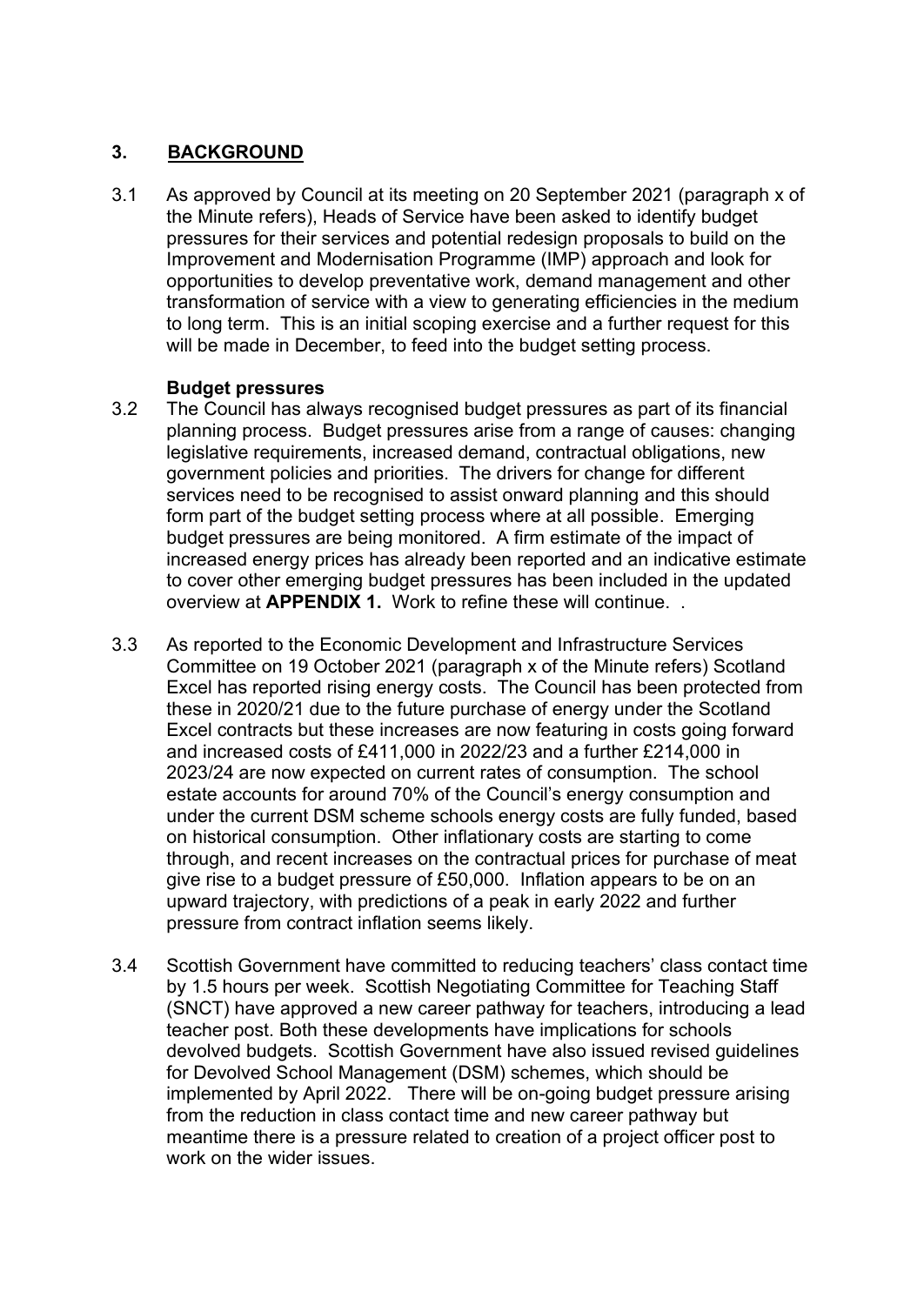- 3.5 The Planning Act 2019 and National Planning Framework (NPF) 4 introduce further requirements for the planning process. The requirements for policies to deliver net zero, identify and register self-build opportunities, and role of planning in health and wellbeing can all be met within existing resources. However, there are a range of other requirements which cannot be met from existing resources: preparation of a Regional Spatial Strategy (RSS) and delivery of RSS projects; introduction of Masterplan consent areas, a new planning control offering the opportunity for fast tracking to development on the ground and supporting the local economy; increase in requirements for the Evidence report for the Local Development Plan (this will also involve other services); potential for work on Local Plans to support local communities, along with Community Support and NHS Grampian; a greater focus on Open Space Strategy, Forest and Woodland Strategy and Town Centre Regeneration. The proposed response to these pressures is to establish a Senior Planning Officer post on a permanent basis. A post at senior grade is needed due to the nature of the strategies under development and ability to work with a high degree of insight and autonomy to frame and consult on these.
- 3.6 Legislation relating to records management, the protection of data and access to information has developed significantly over recent years, with the expectations of regulators and the public also increasing as well as the volume and complexity of requests for information. There is significant risk to the Council in terms of inspections and fines if we do not have appropriate systems and processes in place. There is also an imminent requirement to consider the location of both the Records Store and Archives in response to National Records Scotland requirements (Archives) and internal estate management requirements (Records Store). There needs to be a close link with Information Security roles in ICT in relation to Cyber Security (which is an increasing risk to the Council). .
- 3.7 The Council has an obligation arising from the Scottish Joint Negotiation Committee (SJNC) agreement 2018-21 to consolidate the Scottish Living Wage into our pay structure. Independent consultants have developed options for consideration and these have been costed. As the outcome of negotiations is not yet known an indicative amount has been included in this report.

### **Service redesign and realignment**

3.8 Consideration of service redesign and realignment takes place in the context of priorities, possibility of preventative spend and demand management, longer term efficiencies and is an area where the Council has more discretion than budget pressures. Development of options have been reported to Group Leaders but it is too early in the budget setting process to consider detail as the Council's overall financial position and therefore room for manoeuvre remains uncertain. An indicative amount of £180,000 has been included in the updated overview in recognition that the Council will want to reshape budget to fund priorities, even if the scope for doing this on a recurring basis is limited at present. Options will be detailed and brought back as part of the budget setting process.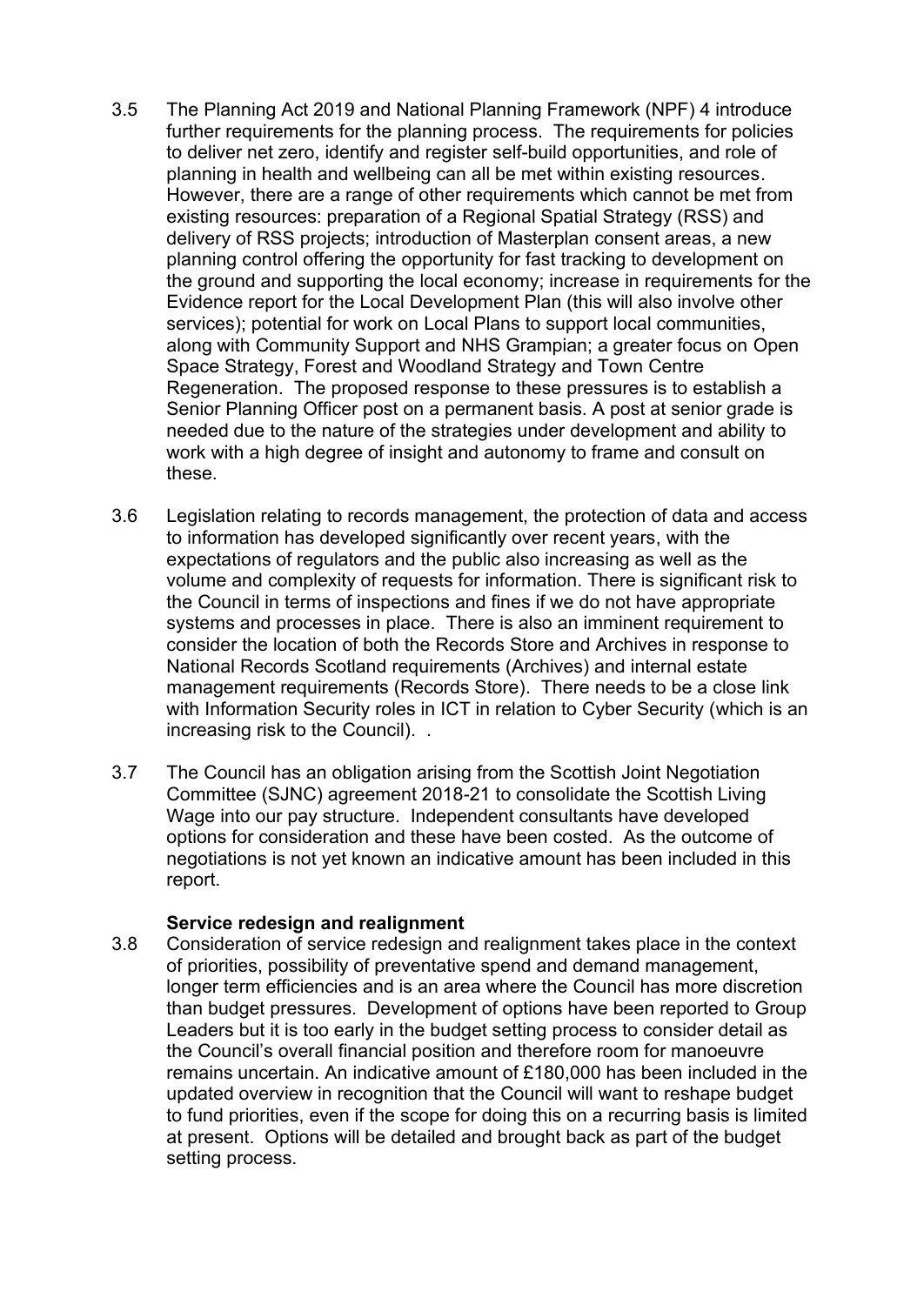- 3.9 Schools real time data and Performance Indicators (PIs): The service has identified a requirement for up to date data around a range of key indicators including the Local Government Benchmarking Framework and also a system of real time data for users – there are systems available and an options<br>appraisal would need to be developed. Gathering of data for the Learning appraisal would need to be developed. Estate Programme (e.g. trend date and sensitivity analysis around school roll forecasts) would enable better management and mitigation of risks as the programme develops. This information could be used to support the Council priority of improved educational attainment and to that extent could be viewed as preventative in the medium to long term, albeit direct savings cannot be identified. Given the current investment in improving attainment and wellbeing, this would appear to be a reasonable adjunct to help to monitor and inform progress.
- 3.10 Youth Work (Buckie and Forres): There are Third Sector youth work providers with dedicated premises in Keith and Elgin, but not in Buckie or Forres. There has been a perception of increased anti-social behaviour in both of these communities during the pandemic. The proposal is for a pilot scheme led by a new youth work team working in partnership to develop new community led youth projects and safe spaces for young people to meet. Transformation investment could be guided by Participatory Budgeting (PB) with young people involved in the decision-making process. This would be a preventative approach, aiming to reduce vandalism and other anti-social behaviour and to improve young people's health and well-being, with potential to generate reduction in spend on the consequences of anti-social behaviour over time.

#### **Small scale service improvements**

3.11 At its meeting on 24 August 2021, the Economic Growth, Housing and Environmental Sustainability Committee (paragraph x of the Minute refers) approved funding of £100,000 for small scale service improvements. One proposal for use of this fund is put forward for consideration and recommended to be supported. The proposal is to digitise the title deed safe, a one-off project to scan and index the approximately 5,000 property titles/title packages/legal documents held in the secure title safe. These need to be accessed by solicitors and estates surveyors on a daily basis. They are also copied to the wider public for a fee. Accessing these records is cumbersome given the layout of the safe and requires a physical visit. Deeds often go missing and there is a cost associated with getting replacement deeds from Registers of Scotland. Both legal and estates sections are facing the challenge of an increase in workload (the Council's leasing portfolio is increasing) with static or diminishing staffing resources and staffing pressures within Legal Services in particular are significant. The proposal would help alleviate this workload pressure by freeing up some staff time. Across Legal Services and Estates it is estimated that 10 hours a week staff time is spent accessing files and this time would be saved, giving a more efficient service. Titles are currently in a standalone system but it may be possible to make links with wider council records management systems such as the GIS digital mapping system. The project should give improved economic development outcomes, as quicker access to title records means that business leases can be agreed quicker, giving tenants access to properties and maximising rental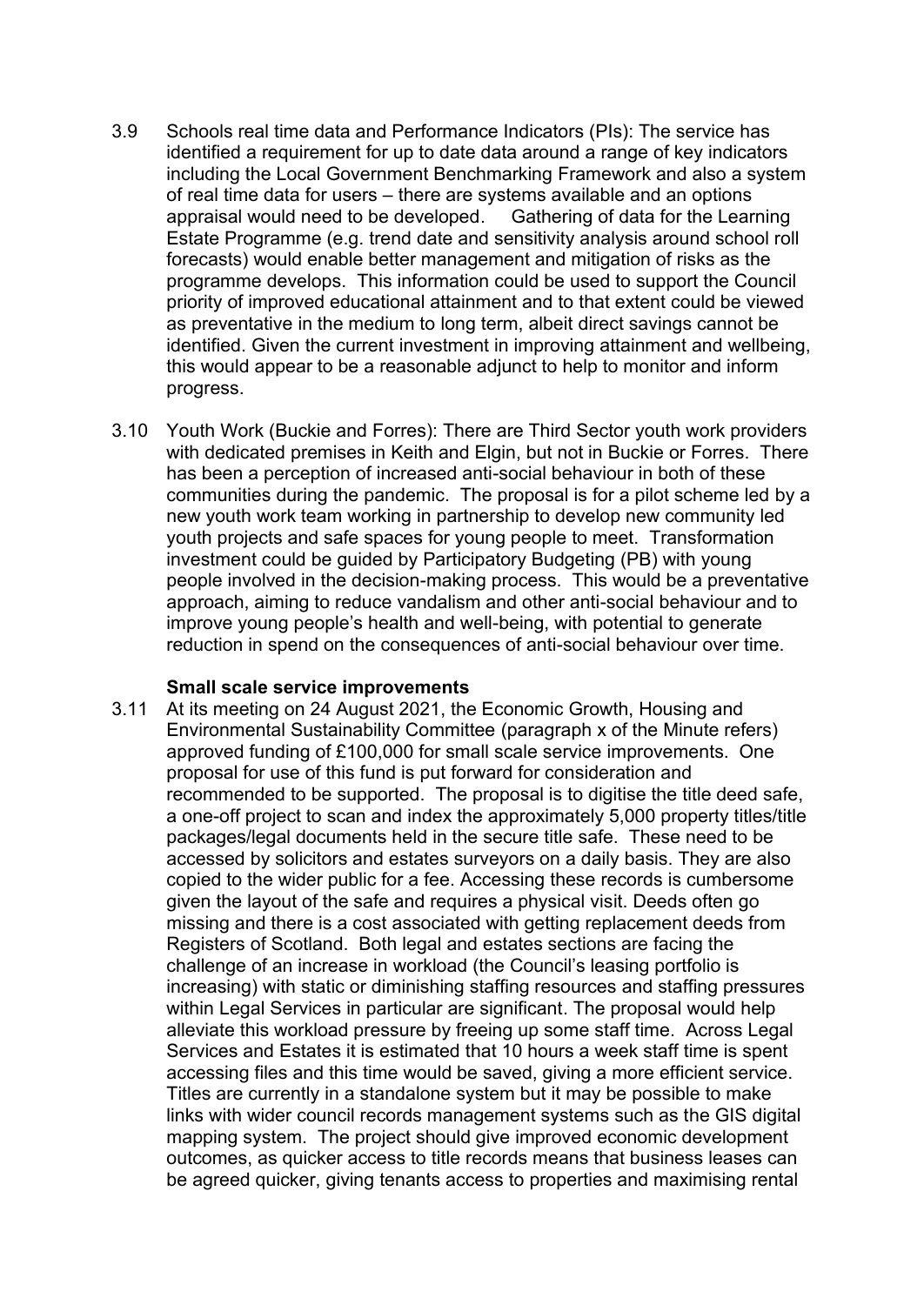income, and will assist in external market property transactions. A one-off cost of £75,000 for a specialist contractor is estimated.

### **Use of reserves**

3.12 The Council at its meeting on 20 September 2021 (paragraph x of the Minute refers) approved use of £10.128 million covid ear-marked reserves. A further £87,000 is recommended to be allocated from covid earmarked reserves with an adjustment of £500,000 to the amount previously approved as summarised below:

|                                              | Para | <b>Allocation</b><br>£000s | £000s  |
|----------------------------------------------|------|----------------------------|--------|
| Covid ear-marked reserves @ 31 March         |      |                            | 16,421 |
| 2021                                         |      |                            |        |
| Approved allocation 24/08/2021               |      | 10,128                     |        |
| Test and Protect admin staff (approved       |      | 10                         |        |
| Corporate Committee 12 October 2021)         |      |                            |        |
| Mental Health and wellbeing (approved        |      | 275                        |        |
| when budget set 03/03/2021)                  |      |                            |        |
| <b>Economic Recovery (approved</b>           |      | 219                        |        |
| 28/10/2020)                                  |      |                            |        |
| <b>Community Council elections (approved</b> |      | 14                         |        |
| 30/06/2021                                   |      |                            |        |
| HR support for Education recovery            |      | 14                         |        |
| (approved 30/06/2021)                        |      |                            |        |
| Transfer from funded by general              |      |                            |        |
| reserves:                                    |      |                            |        |
| <b>Summer activities</b>                     |      | 10                         |        |
| One-off costs Living Wage consolidation      |      | 30                         |        |
| Learning Estate review team                  |      | 243                        |        |
| <b>Continuation of Flexible Food Fund</b>    |      | 248                        |        |
| (balance of funding)                         |      |                            |        |
| <b>Emerging issues:</b>                      |      |                            |        |
| <b>Registration service</b>                  | 3.13 | 48                         |        |
| Home schooling                               | 3.14 | 63                         |        |
| Reduction in projected income shortfall      | 3.15 | (500)                      |        |
|                                              |      |                            |        |
| <b>TOTAL</b>                                 |      | 10,802                     |        |

3.13 From statistics required to be reported as part of the response to the pandemic, it has become evident that over a seven week period up to 27 August the number of deaths was 38% higher than the average for the last 5 years, not including the Covid effect last year, and the trend is an increasing one. This has resulted in an increase in both the number of registrations required which take longer due to the restrictions on how these can take place, as well as the burial ground administration required in response to the increase in the number of internments. This has placed severe pressure on the current staff within the Moray Registration Service and it is therefore requested that the Council authorise the allocation of Scottish Government pandemic funding to recruit two temporary posts of a Grade 3 Administrative Assistant to support the Registration Service in the delivery of the burial grounds administration and to undertake other general administration tasks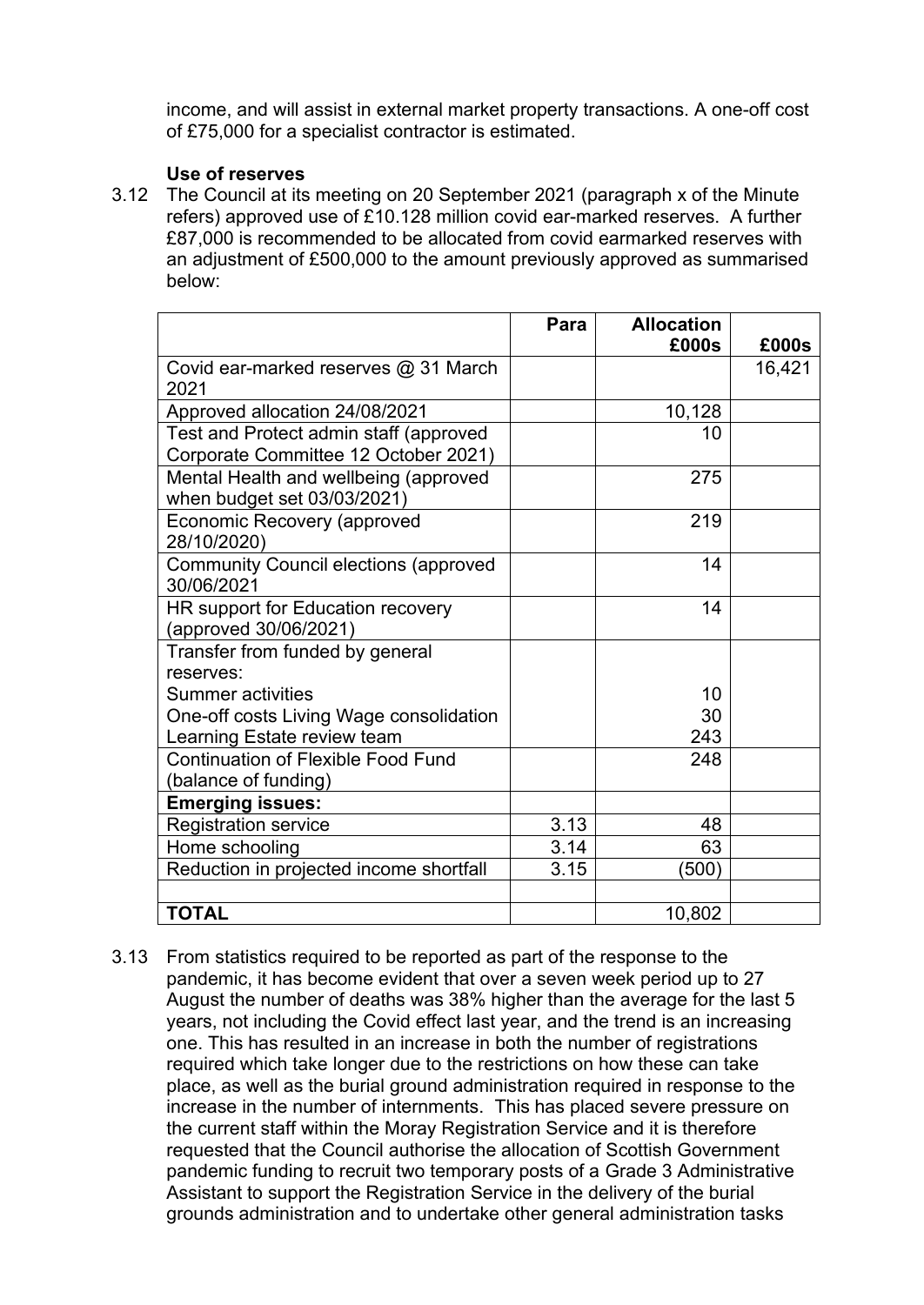within the Registration Office. These posts will also form part of a planned review of the burial grounds and burial grounds admin service.

- 3.14 During the pandemic the number of requests for home education rose significantly, alongside additional requests for personalised Additional Support Needs (ASN) flexible learning packages and an increased level of support required for children on the edge of care or in residential care, within or outwith Moray. The Council is insufficiently resourced to carry our statutory duties associated with Home Education. To address this it is proposed to appoint a Principal Teacher – Home Education (1fte) to take on the growing case load of Home Educated families, to undertake face to face visits for home education, flexible education package providers, residential care and education providers outwith Moray, and to look at the Flexible Schooling policy which requires to be developed. As it is unclear whether the demand for home education is likely to continue at this level post pandemic it is proposed that in the first instance this is a temporary post funded from covid ear marked reserves. If demand does continue at the current level this will become a recurring budget pressure for 2023/24.
- 3.15 As noted at the Council meeting on 20 September 2021, loss of income and Council Tax Reduction will be kept under review. The first estimated actual for 2021/22 was reported to Corporate Committee on 30 November 2021 and that included a shortfall in income for the year projected to be £1.2 million above the £0.5 million originally budgeted for, an improvement on the position estimated at the end of quarter 1, which was for a further £1.5 million loss of income. Council Tax Reduction is also showing an improved position and is projected to be £200,000 less than budgeted for.
- 3.16 Recently various proposals have been made through notices of motion at Council for expenditure on items identified by members as issues they would like to promote. The covid ear-marked reserve is a potential funding source for such initiatives, particularly if spend is one-off. The impact in financial planning terms would be a requirement to find further savings in 2023/24, where the balance of the covid reserve is being used to reduce budget savings. Savings required by 2024/25 are currently estimated to total £14 million across 2023/24 and 2024/25 with very little currently emerging through service redesign and realignment to address this.

# **Savings**

3.17 Two savings are recommended to be approved for 2022/23 at this juncture. Neither impact on staff and so do not require consultation. However, it is good practice to approve savings in a timely fashion as that gives clarity as to the balance to be sought at a later juncture. Uptake of the green waste collection service continues to increase. Income for 2020/21 is £55,000 above budget and it is proposed that the budget for 2022/23 is increased by £50,000, assuming a similar level of sales and no increase in cost. The Council's contract for banking services came to an end during this financial year and has been renegotiated, allowing a one-off saving of £23,000 in 2022/23.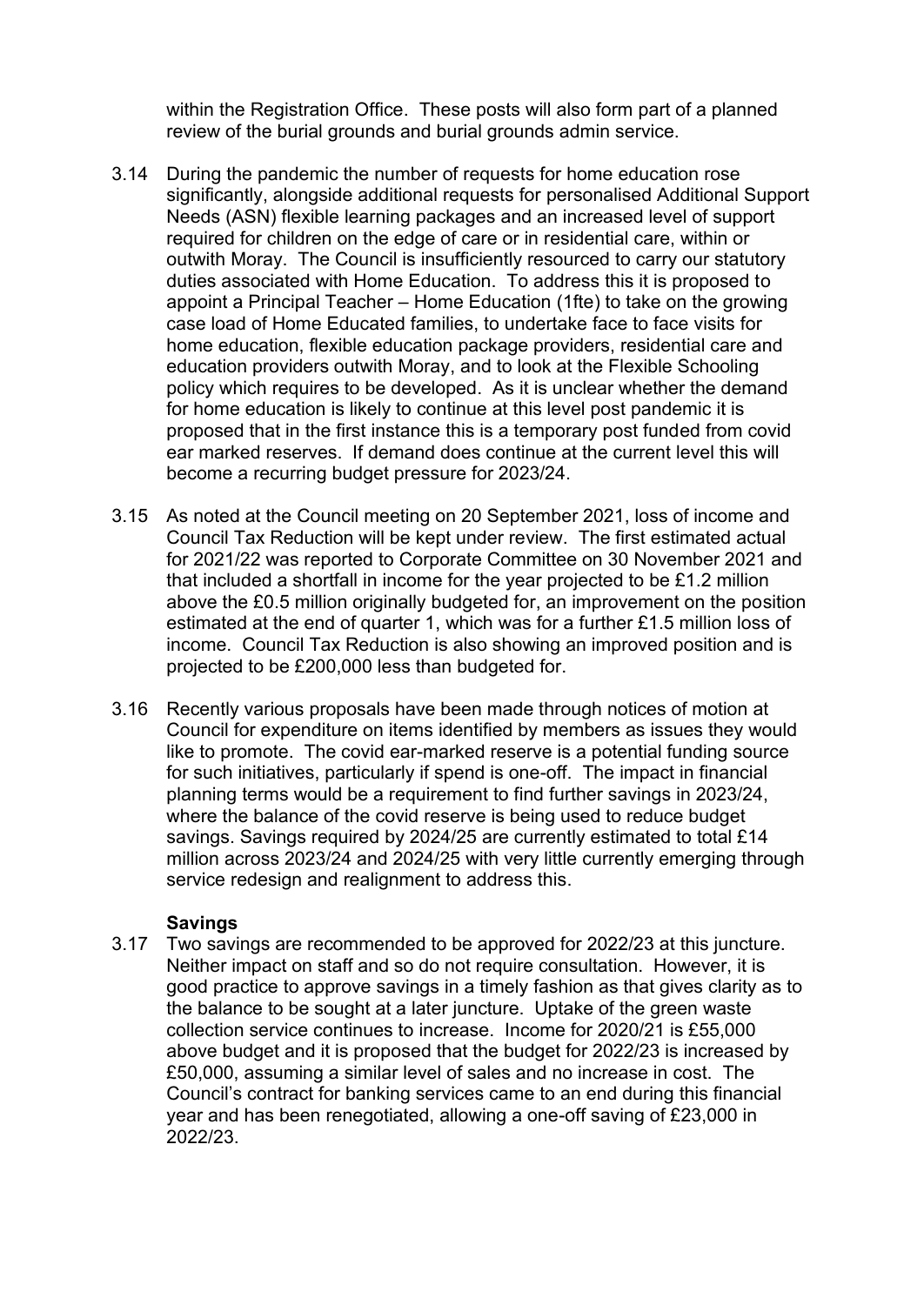### **Capital plan review**

- 3.18 The Council maintains a 10 year indicative capital plan for financial planning purposes. This is reported to Council as part of the budget-setting process and the capital plan for the coming financial year approved when the Council Tax and revenue budget are approved. In the last few years the 10 year Capital Plan has had a light touch review and as reported to Council on 15 September 2021 a more detailed review had been undertaken. The review took place at time when many services were experiencing shortfall in capacity and there will be a mop-up exercise during December / January to further inform the draft Capital Plan. This review to date is reported on in the following paragraphs.
- 3.19 All capital budget managers were asked for information underpinning the capital plan. Information requires to be up-to-date and capital funding requirements should be developed in a strategic fashion, bearing in mind the Council's priorities, availability of external funding (where appropriate), asset management requirement. Recent work on the Property Asset Management Appraisal (PAMA) needs to be factored in to consideration of work required on Council buildings. The emerging implications of the Climate Change Strategy need to be accommodated in the financial planning process. There have been opportunities to apply for significant funding streams, such as the Local Bridges Maintenance Fund and the Levelling Up Fund. Co-dependencies exist between some areas of the Capital Plan – for example the Learning Estate Review will impact not only on capital plans for school buildings but also on the leisure estate and ICT requirements. Further implementation of the PAMA will also impact on ICT requirements. Ideally development of the PAMA would be informed by Service Asset Plans. The Council's Asset Management Plans are based on asset type, following CIPFA recommendations. As yet there are no Service Asset Plans – which cut across asset types and (crucially) look to identify future requirements based on service plans - and the capacity to develop these is currently limited, but without them taking a strategic approach to the Council's buildings will be difficult. The Climate Change Strategy potentially impacts on all building related spend and all vehicle spend. The major influences on the future shape of the capital plan will be the Learning Estate Review and the Climate Change Strategy. Both will take time to develop and Service Asset Plans will evolve in parallel. The capital plan proposed in February 2022 will require to factor in an interim level of spend for both, recognising that the detail will be developed as plans are developed, in the case of Climate Change based on consultants' specialist advice.
- 3.20 Areas of historic budget where there is a need for a review in the light of current information and identification of needs have been highlighted and the Asset Management Working Group will develop a prioritised approach to these areas for improvement. It is anticipated that excepting the major areas where it will take time to develop detailed plans as highlighted above, much of this information will be available for the budget setting meeting in February.
- 3.21 The Capital Plan is divided into service areas and these are discussed individually below and summarised in **APPENDIX 2** to this report.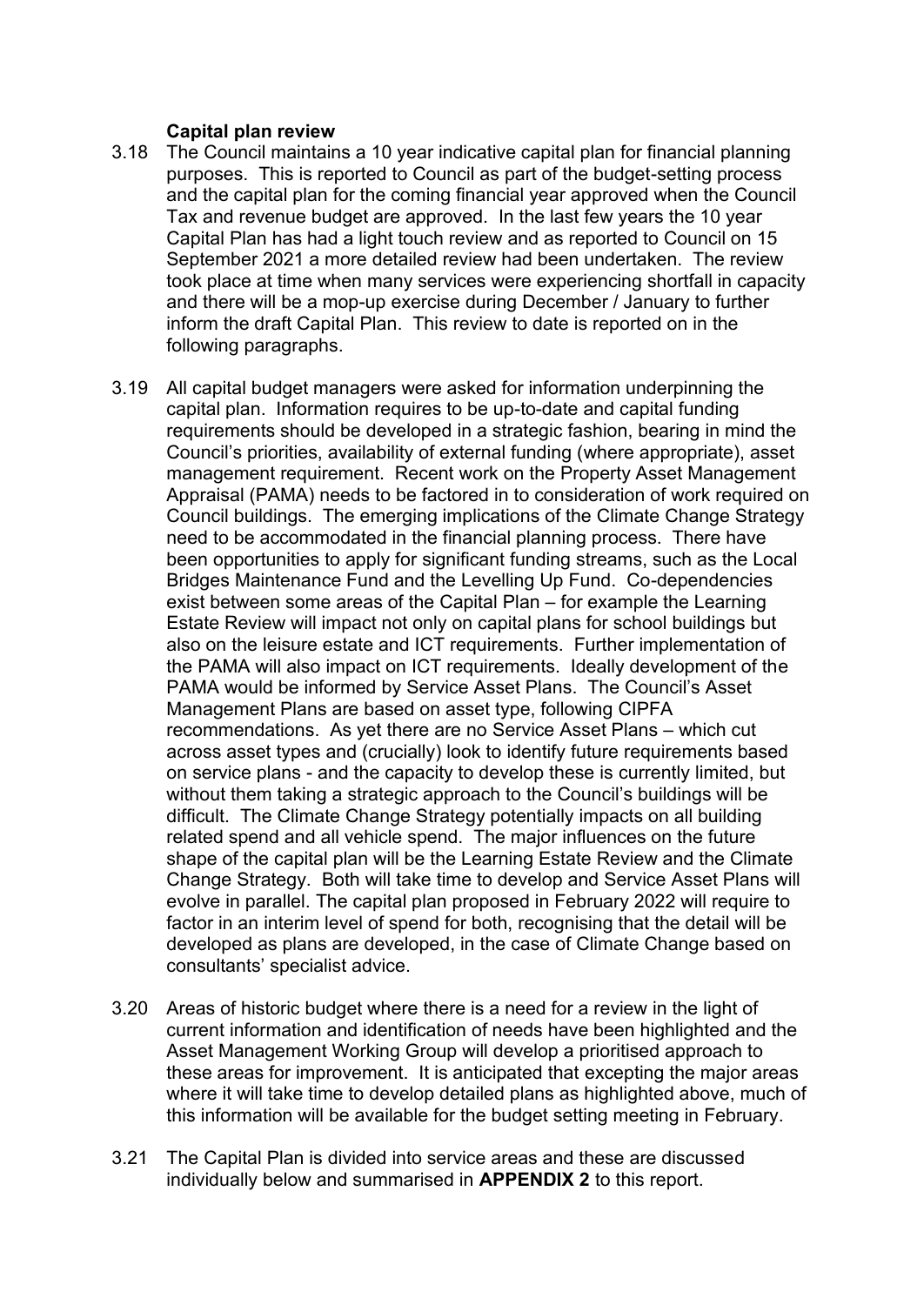- 3.22 **Learning Estate** The current 10 year plan contains £227.06 million related to the Leaning Estate. It is recognised that the information is based on historic estimates and requires to be updated as results of the condition surveys being currently carried out become available. Funding bids for the Learning Estate Improvement Programme (LEIP) are being prepared. Without significant external funding the improvements required to the Learning Estate are unaffordable. Development of the Learning Estate Strategy will inform capital requirements in this area. As condition surveys are completed and work on the Strategy progresses amendments to the current plan will be recommended.
- 3.23 **Leisure and Libraries** The current capital plan includes £5.257 million for replacement swimming pools, refurbishment of pitches, equipment and furniture. The interim review indicated expenditure of £10 million is more likely to be realistic. Condition surveys of the leisure estate will be used to further develop this estimate, which also includes a sum for refurbishment of Moray Leisure Centre based on a recent condition survey. However, given the age of the building and nature of the facilities in it, a further review based on carbon is required to link to the Climate Change Strategy and an options appraisal undertaken. As noted in paragraph 3.19 there will be a strong link between this area of the Capital Plan and the Learning Estate Strategy.
- 3.24 **Corporate** The current version of the 10 year plan includes £1.918 million for corporate buildings, equipment and furniture. The £770,000 Place Based Investment Programme, funded by Scottish Government, is included in this section of the Capital Plan. This was the subject of a report to Council 0n 30 June 2021 (paragraph x of the Minute refers) and was used to support development of Buckie harbour as a base for windfarm maintenance.
- 3.25 **Depots** £1.5 million is currently included as an estimated sum to implement the depots review. That review has concluded and it is likely that the sum included will be recommended to be reduced, subject to further recommendations regarding fleet carbon reduction as this will affect depot requirements
- 3.26 **Industrial Estate** The current version of the 10 year plan includes £13.537 million investment in the Council's industrial portfolio, with £2.5 million being part of the proposals for economic recovery after the pandemic. Investment in the industrial portfolio is underpinned by business cases for investment and these will be reviewed before the latest 10 year capital plan is reported to Council in February 2022.
- 3.27 **Parks and Open Spaces** This is an area where in the past the Council did not have good asset management information. In recent years work has been undertaken to improve the information available and further work by way of detailed site audits is planned. The current 10 year plan has £6.495 million for this area, with £3.47 million for cemetery provision.
- 3.28 **Waste Management** The current version of the 10 year plan contains £16.504 million, of which £13.3 million is for the NESS Energy from Waste plant. The budget includes replacement refuse bins and will require to be reviewed when the Council decides whether the current 3 week collection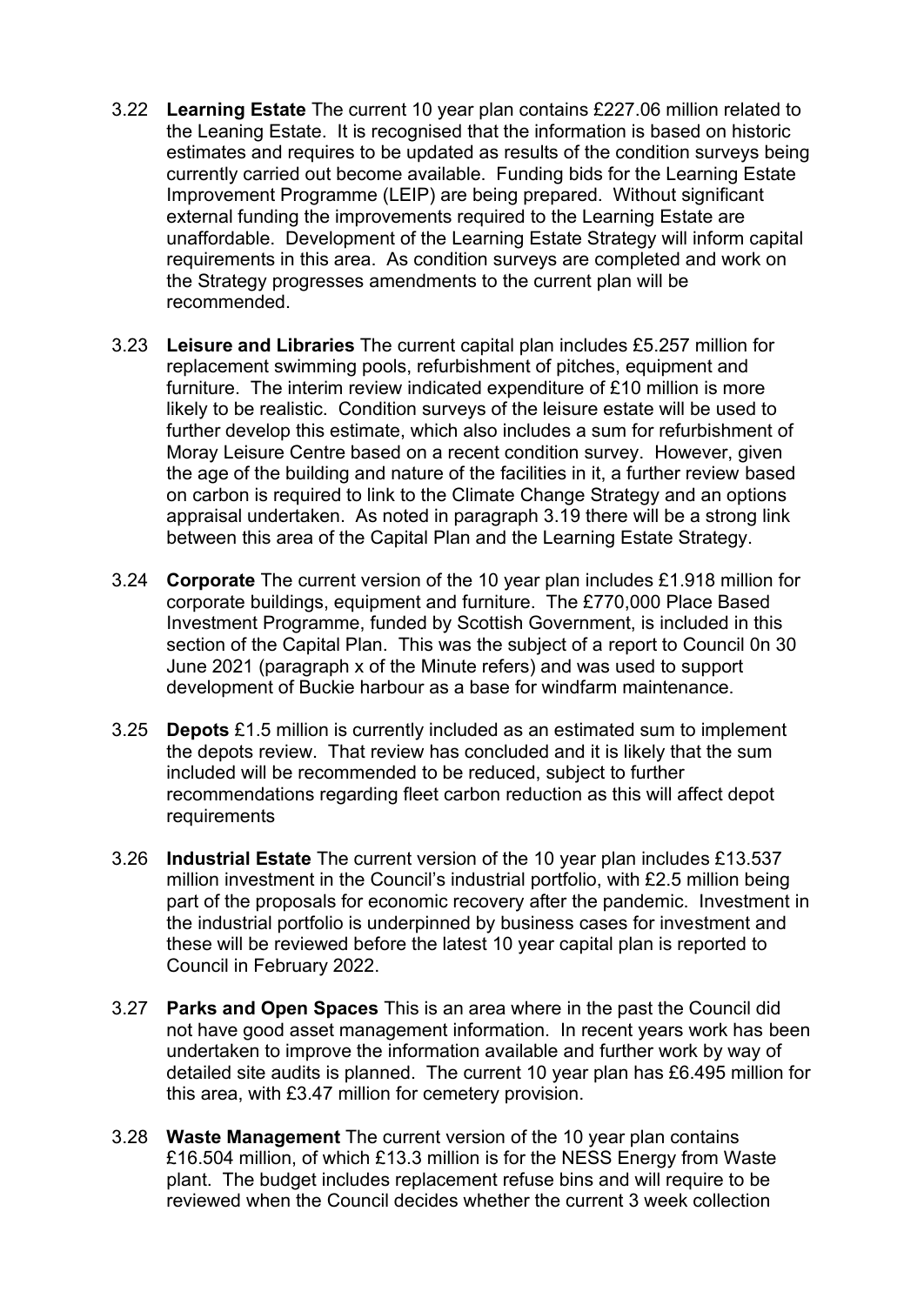cycle is to be retained or the fortnightly rota reinstated. The timescale for this is dependent on discussions with the trade unions.

- 3.29 **Roads Improvements** The current 10 year plan includes £101.459 million for roads improvements. This reflects an increased budget in future years to cover the cost of additional works originally forecast to be required due to the reduced level of roads works approved for the last few years as a calculated budget saving. As noted when the budget for 2020/21 was set, the originally forecast deterioration of road conditions was not reflected in the then latest roads condition survey. As agreed at that juncture, the future roads programme requires to be held under review as up-to-date condition surveys are carried out. The current plan still reflects what may be considered to be a worst case scenario. When the capital plan for 2021/22 was approved a cap was put on spend on roads to ensure that it could be carried out in-house. If the capital budget is to be increased over time to the level originally anticipated to be required to maintain roads at the approved asset standard and the work is to be carried out in-house (which would be the preferred option of the service) an increase in staffing would be required as there is no capacity to do this level of work – spend of over double the current level of spend - in-house at present. Proposals would require to be brought forward and if approved would be expected to represent a commitment to keep expenditure at the higher level going forwards. However, the situation for the short term remains that the results of the roads condition surveys will be used to monitor immediate need and as trends develop to inform the need for updated modelling.
- 3.30 **Street Lighting** The current plan includes £8.807 million for replacement street lighting columns. It is envisaged that that sum will be sufficient to enable old columns to be replaced when life-expired to ensure the safety of the general public and so no change to this budget will be proposed in February 2022.
- 3.31 **Car parks** The current plan includes provision of £0.972 million for works at multi-story car parks, based on condition surveys.
- 3.32 **Traffic and road safety** The current 10 year plan contains budgets totalling £5.791 million – these are historic and require to be reviewed. The service is keen to do so but there was not sufficient capacity to do this in time for the review of the capital plan. A timeframe for this, expected to be in the early stages of 2022/23, will be agreed with the service.
- 3.33 **Bridges** The current plan includes provision of £15.287 million for replacing / refurbishing bridges. Schemes are based on strategic prioritisation, with this kept under review and schemes reprioritised to reflect changing circumstances when necessary. The Council has been successful in attracting funding from Scottish Government for Key Lifeline Bridges. This will fund a project included in the plan for 2021/22 and enable other works planned for later in the plan to be brought forward. Detail was reported to Corporate Committee this morning. Further re-profiling in response to emerging works has been required in 2021/22. The service had re-profiled the capital budget for the review, with an anticipated spend requirement of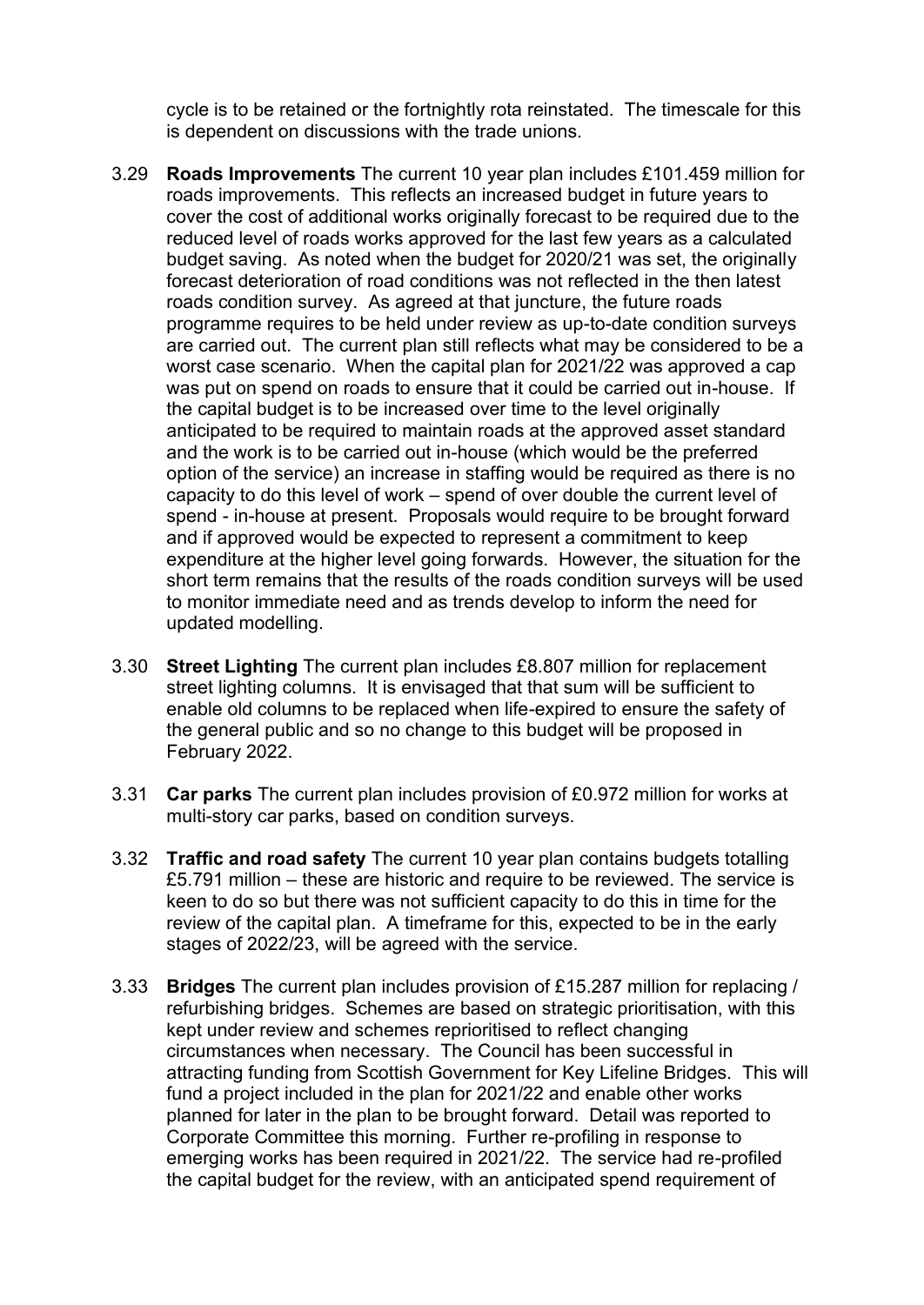£20 million and this will be reviewed again following the grant award to input into the budget setting process.

- 3.34 **Flood management** The current plan contains £6.675 million, the bulk of which is planned for flood alleviation schemes in Lossiemouth Seatown and Portessie. The schemes are contingent on Scottish Government funding but the funding allocated to flood management by Scottish Government is oversubscribed and the availability of future funding is therefore currently unclear. Work is being carried out at a national level to scope the extent of the problem and its likely impact.
- 3.35 **Harbours** The allowance of £4.713 million in the current plan is historic and requires to be updated in conformance with the Harbours Asset Management Plan. Timescales for this, expected to be early in 2022/23 at the latest, will be agreed with the service.
- 3.36 **Fleet** The current plan includes a budget of £34.022 million for replacement vehicles and plant in accordance with the Vehicle Asset Management Plan. This assumes like-for-like replacement and will require updating in the light of the Council's Climate Change Strategy. Costs of vehicles will increase and the cost of infrastructure – charging points – requires to be factored in. The consultant's report on this aspect will inform future plans.
- 3.37 **ICT** The current plan includes £6,699 million expenditure on ICT. The requirements for spend will be reassessed in the light of PAMA, the Learning Estate Strategy, development of Scottish Governments arrangements for a device for every child and so should be regarded as provisional.
- 3.38 **Economic Development and Moray Growth Deal (MGD)** The current plan contains budgets of £1.782 million for economic development projects in 2021/22 and £9.957 million for Council-led MGD projects across the lifetime of the deal, excluding potential borrowing costs as Lead Agency for which £4m has been earmarked. The plan requires to be amended to reflect all projects and partner contributions, to enable the profile of borrowing to support the pattern of grant funding from Scottish Government, which will lag behind spend, and facilitate development of Prudential Indicators to enable this. This cannot be done until the profile is finalised.

### **Short term financial planning**

3.39 The revised budget position for 2021 to 2025 is included as **APPENDIX 1** to this report, updated to incorporate the additional emerging budget pressures referred to in paragraph 3.2. The underlying position of the Council in 2021/22 remains that budgeted expenditure is overcommitted against funding, with reliance on the use of Business Rates Incentivisation Scheme (BRIS) retention and financial flexibilities (now swapped out against ear-marked covid reserves) to balance the budget. The initial estimated out-turn for 2021/22 indicates an overall overspend, adding to the likely pressure on reserves for this financial year. The budgets reflect the position if all funding and savings above are incorporated. The budget also assumes covid ear-marked reserves will be fully utilised in 2023/24, giving maximum protection against the need to make savings in the short term, although that still results in a projected savings target of over £8 million in 2023/24.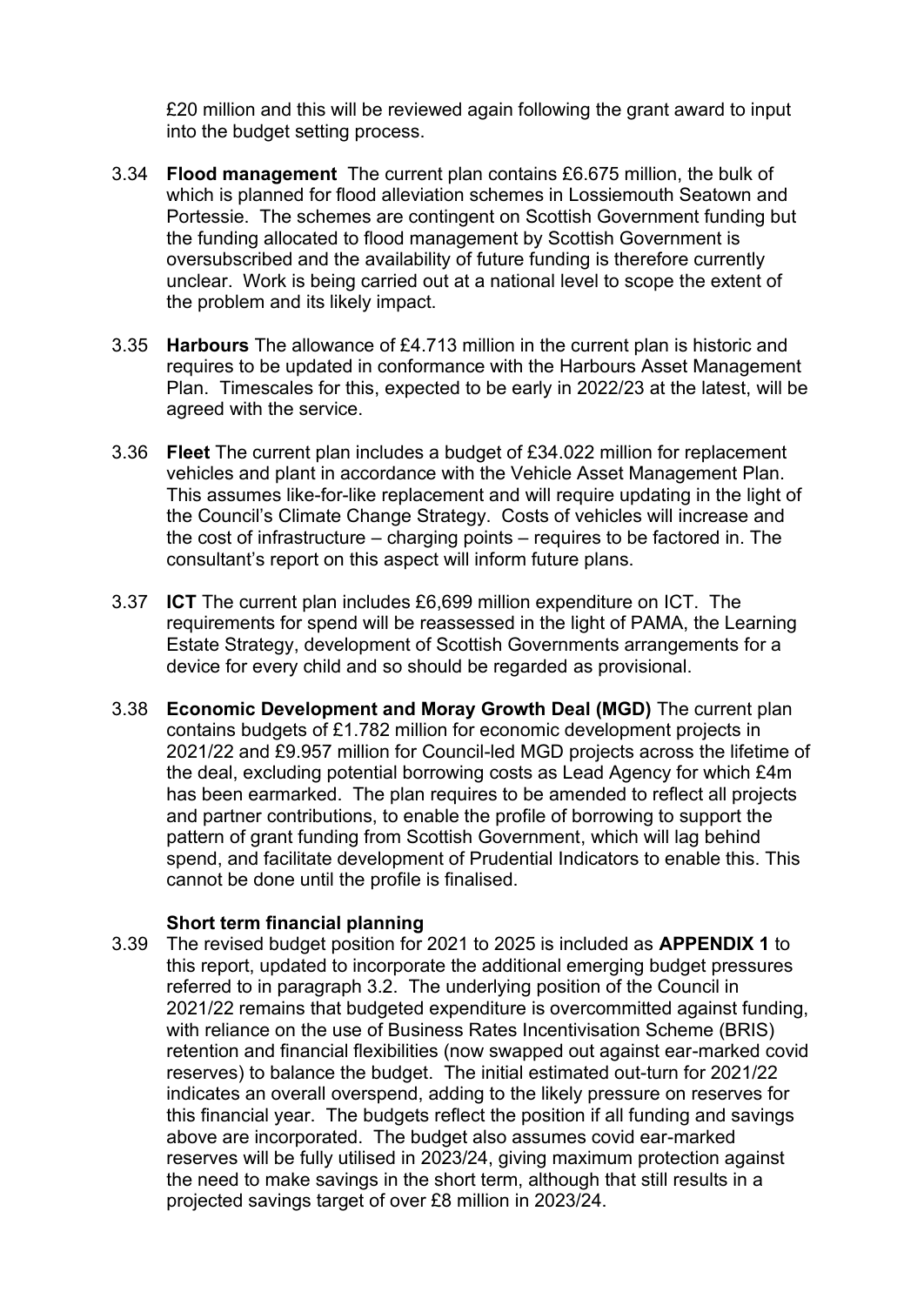- 3.40 The projected figures do not include recurring budget to address increased poverty or promote wellbeing and support a limited move towards preventative approaches. The projected figures for 2023/24 indicate that the underlying budget position is still one of overcommitment.
- 3.41 The figures reflect the Council decision to set aside monies to fund transformation of services and other priorities, but the funding is all from reserves and can only be used for development and not for recurring expenditure. This means that as well as generating savings for 2023/24, a clear strategy within services receiving transformation funding will be needed to sustain improvements when this funding ends without generating recurring additional revenue costs as failure to do so will further increase the savings which require to be identified.
- 3.42 There are still significant uncertainties regarding the Council's finances, particularly regarding pay awards for 2021/22 (although progress has been made with the non-teaching workforce) and for future years and the impact of the consolidation of the Living Wage, with significant differences between the different models investigated. Inflation is increasing and the impact of this is beginning to be felt. The level and duration of grant funding we might expect for the 1.25% increase in National Insurance announced in the UK Sending Review is unclear. This increase is likely to result in contract price increases, particularly for social care providers and Early Learning and Childcare partner providers and is also likely to create pressure, along with higher rates of inflation, for higher pay awards for local authority staff and procured services in the near future. Projections for the level of Scottish Government grant support remain as previously reported, showing a modest increase in core funding to reflect the last Scottish Government Spending Review, but this is likely to change following the Scottish Government's next Spending Review on 9 December 2021.
- 3.43 Another area where there is significant uncertainty is the Council's capital plan, as discussed above. This impacts on revenue spend and the Council adopted a Performance Indicator for affordability of the proportion of the revenue budget spent on servicing debt. The Local Government Benchmarking Framework uses the ratio of financing costs to net revenue stream to measure this and the most recently available results for the Council and its benchmarking family are set out below. As can be seen, Moray is in a fairly central position.

| <b>Authority</b> | 13/14  | 14/15  | 15/16  | 16/17  | 17/18  | 18/19  | 19/20  |
|------------------|--------|--------|--------|--------|--------|--------|--------|
| Moray            | 8.36%  | 8.22%  | 9.58%  | 8.66%  | 9.52%  | 9.95%  | 9.50%  |
| Aberdeenshire    | 6.29%  | 6.47%  | 6.16%  | 6.47%  | 6.38%  | 6.59%  | 6.62%  |
| Highland         | 12.20% | 12.40% | 11.90% | 12.90% | 13.60% | 13.30% | 13.00% |
| East             | 9.70%  | 9.70%  | 8.60%  | 8.30%  | 8.70%  | 9.00%  | 9.00%  |
| Renfrewshire     |        |        |        |        |        |        |        |
| Midlothian       | 4.70%  | 4.30%  | 3.90%  | 3.50%  | 3.90%  | 2.90%  | 3.00%  |
| Stirling         | 10.00% | 10.00% | 10.00% | 10.00% | 9.00%  | 9.00%  | 9.00%  |

3.44 As the detail of the capital plan is developed for budget setting purposes the estimated impact on revenue will be costed. It should be noted that interest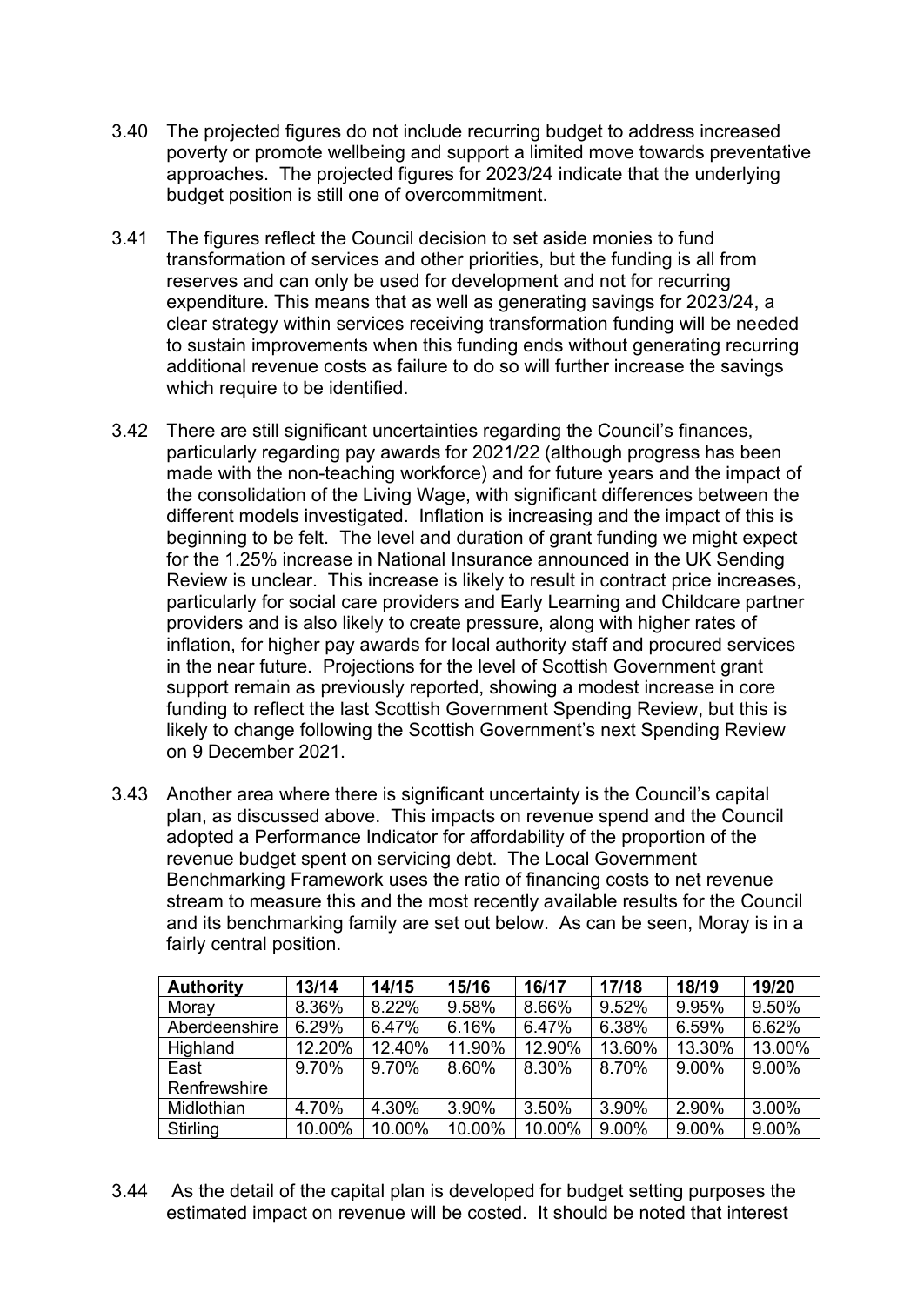rates are at a historic low and any increase in interest rates will limit the Council's ability to fund capital expenditure.

3.45 The capital plan will require to make provision for the impact of carbon net zero, and the draft capital plan brought forward as part of the budget-setting process will include an indicative one-line budget for this. Over time, as details of required spend become clearer this will become subsumed into the service lines.

#### **Timescale**

3.46 More detailed revenue proposals will be brought to Council on 19 January 2022, with budget setting planned for 22 February 2022.

### **4. SUMMARY OF IMPLICATIONS**

**(a) Corporate Plan and 10 Year Plan (Local Outcomes Improvement Plan (LOIP))** 

The Council's budget should reflect the Council's priorities as expressed in the Corporate Plan and LOIP.

# **(b) Policy and Legal**

The Council must set a balanced budget as required by the Local Government Finance Act 1992 (section 93).

#### **(c) Financial implications**

The financial implications are set out in the report. The Council faces challenges in developing both revenue and capital plans, with an underlying requirement to make savings. There are sums set aside for transformation of services but these can only be spent once and only amount to less than 5% of the Council's funding requirement.

#### **(d) Risk Implications**

There are many risks inherent in financial planning. Current major risks for the planning process are identified in the report. However, the biggest risk would be if the Council did not adequately plan for the future.

#### **(e) Staffing Implications**

There are no staffing implications arising from this report.

#### **(f) Property**

None arising directly from this report.

#### **(g) Equalities/Socio Economic Impact**

None arising directly from this report.

#### **(h) Consultations**

CMT and Heads of Service have been consulted in the preparation of this report and comments incorporated.